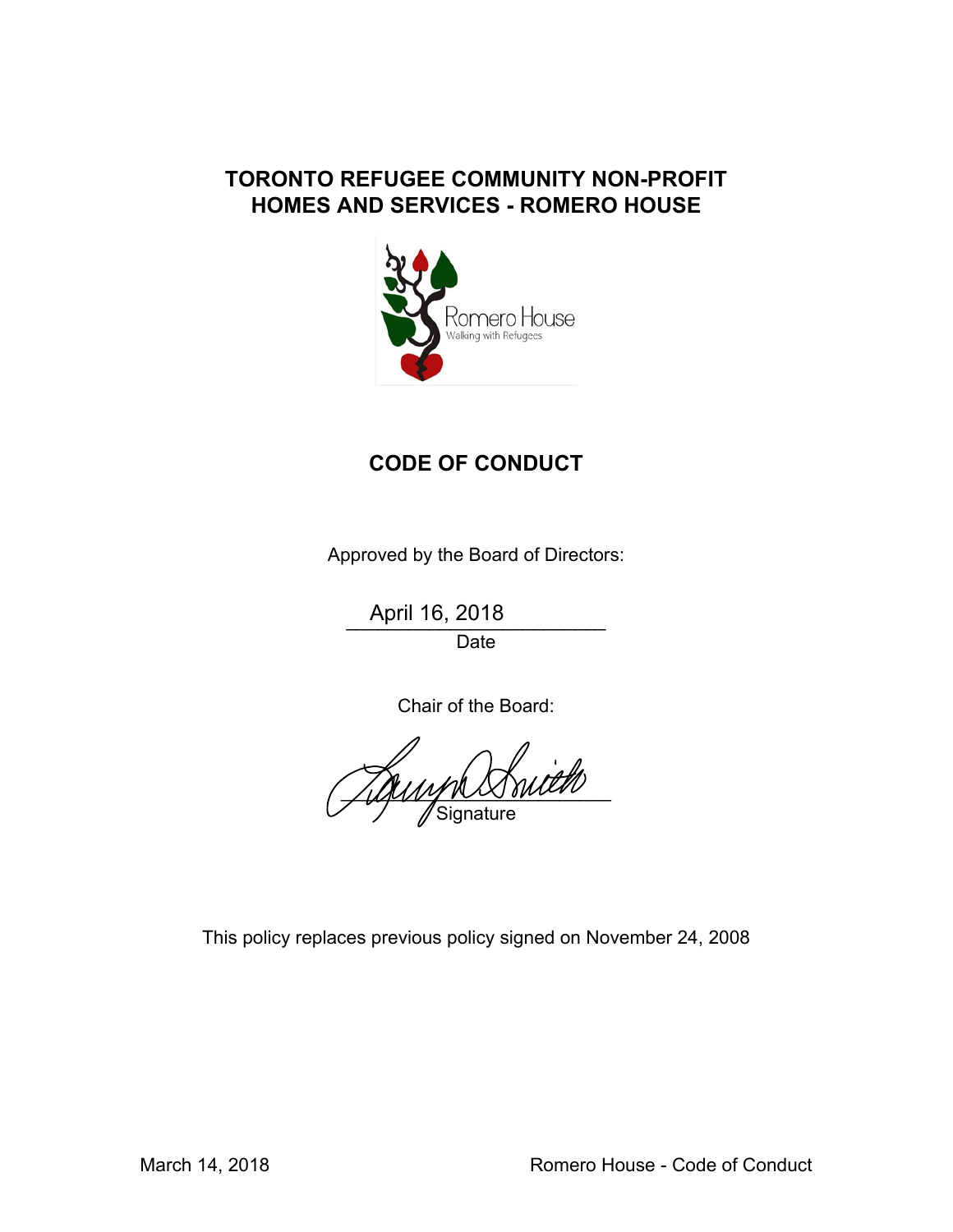# **Code of Conduct**

- **1. Preamble**
- **2. Purpose of the Policy**
- **3. Definitions**
- **4. Expectations of how we conduct ourselves with the refugees we serve** 
	- **a. General**
- **5. Expectations of how we conduct ourselves** 
	- **a. General**
	- **b. Confidentiality**
	- **c. Non-Discrimination**
	- **d. Conflict of Interest**
	- **e. Advertising**
	- **f. Computer Equipment, Email, Internet Access & Electronic Documents**
	- **g. Participation in Political Activities**
	- **h. Prohibited Grounds**
	- **i. Compliance**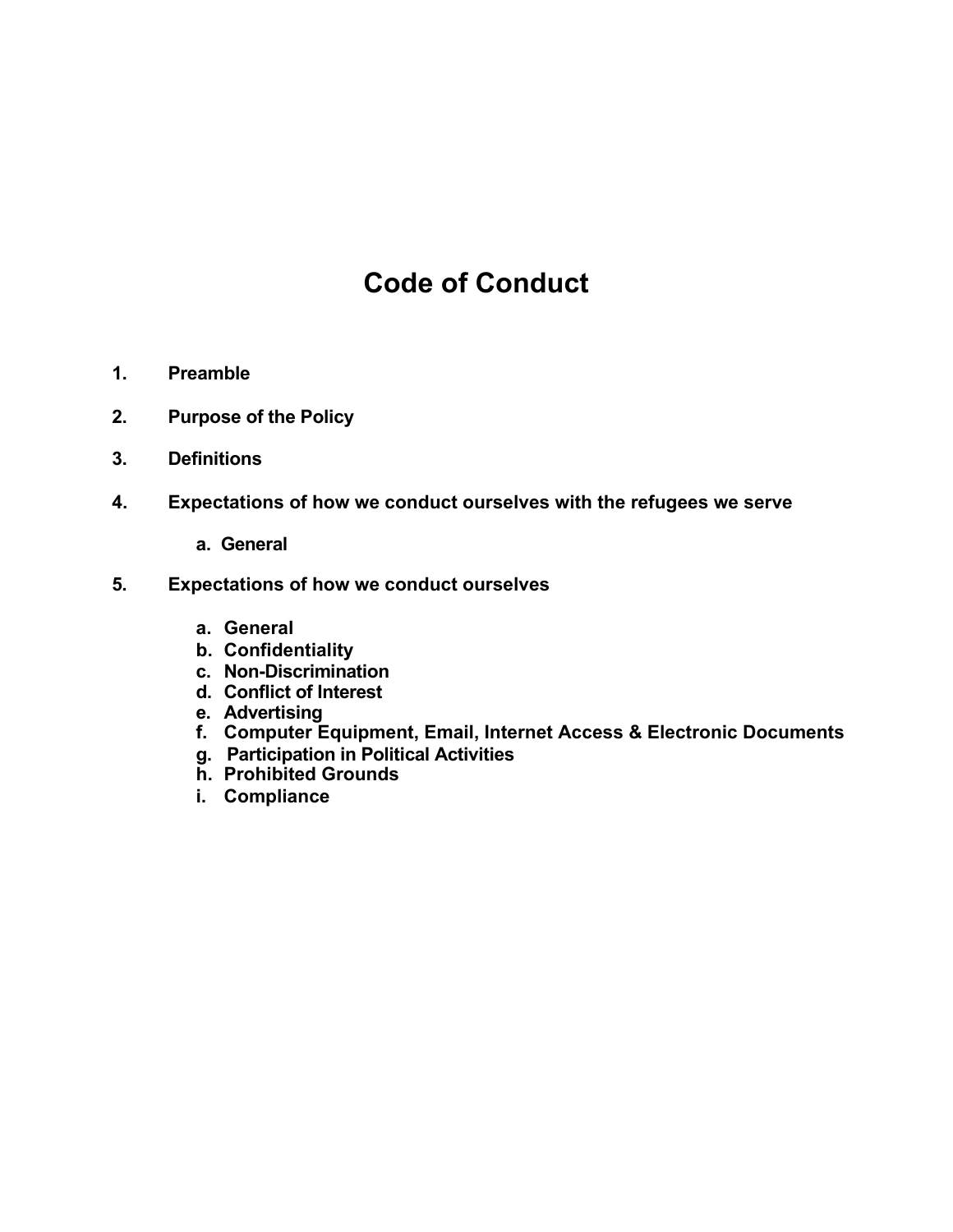#### **1. Preamble**

Romero House, known legally as the Toronto Refugee Community Non-Profit Homes and Services, provides resettlement services to refugees by providing basic housing, support and resources. The Board of Directors, staff, interns, volunteers and contractors seek to help refugees feel comfortable and to support them in the long journey towards gaining landed status and, eventually, Canadian citizenship.

# **2. Purpose of the Policy**

The purpose of this policy is to outline how the Board of Directors, staff, interns, volunteers and contractors conduct ourselves:

- with the refugees that we serve;
- with each other; and
- within the organization of Romero House.

# **3. Definitions**

- i. Staff: refers to the salaried people who deliver a service at Romero House, and have established a continual/legal relationship with Romero House with the following positions: Director, Assistant Director, Administration and Finance Manager, Building and Maintenance Manager, and other possible salaried positions in the future.
- ii. Volunteer: refers to a person who delivers a service or fulfils a duty at Romero House on an occasional or regular basis without financial compensation.
- iii. Intern: refers to a person who delivers a service or fulfils a duty at Romero House full time and receives a stipend and who has been accepted into the internship program.

Board of Directors Member: refers to a person who has been elected or appointed to oversee the activities of Romero House, and who sits on the Board of Directors.

- iv. Resident: A person who has signed a Romero House lease and rental agreement, and who enjoys all the rights and responsibilities of tenancy<sup>1</sup>.
- v. Contractor: A person who delivers a service or fulfils a duty with regular hours and who is paid regularly.

j <sup>1</sup> Resident- For the purposes of this document, a resident also refers to any and all persons listed on a Romero House lease, who are referred to in other documents as "occupants".

Romero House Code of Conduct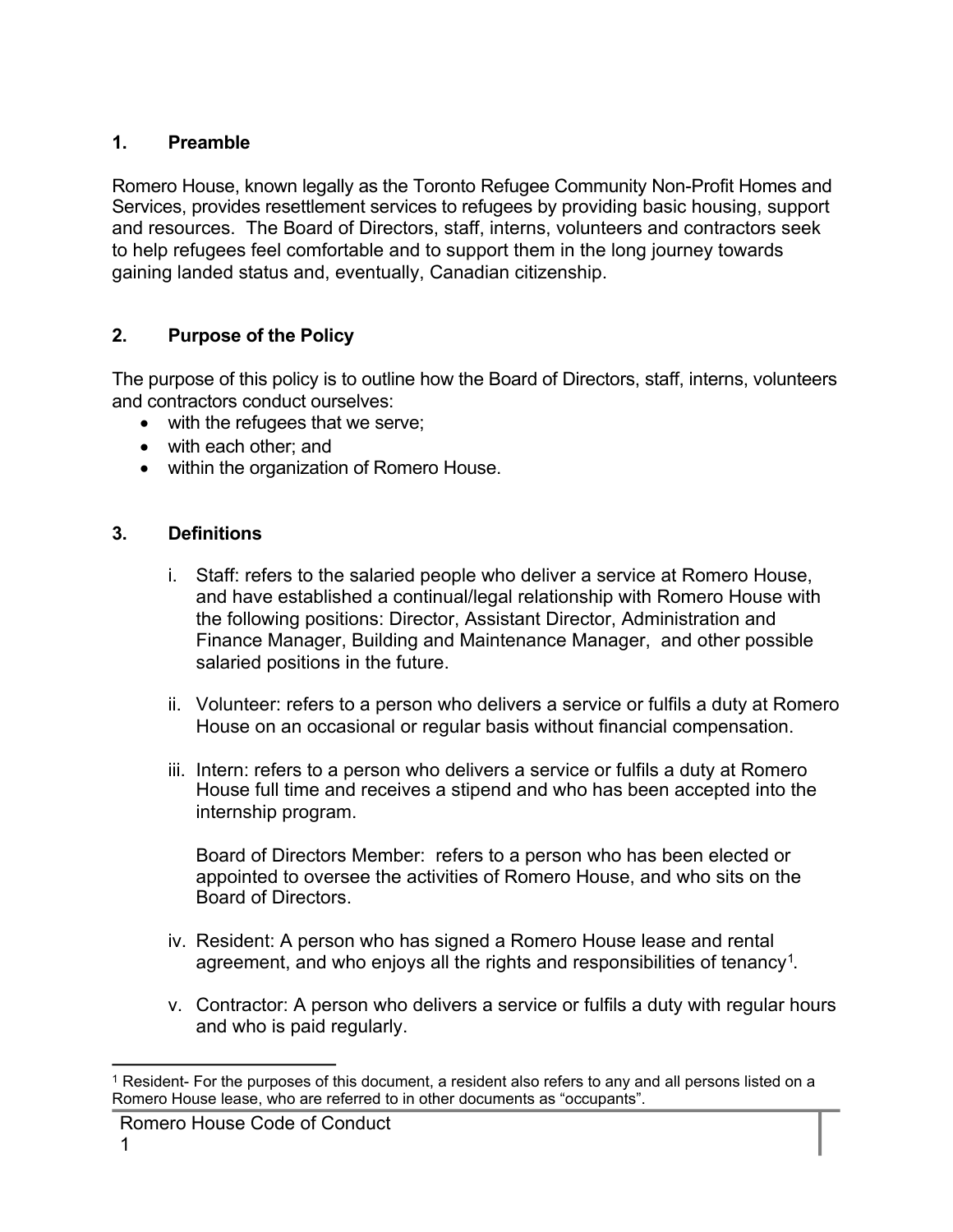vi. Community member: A person who used be a resident at Romero House.

# **4. Expectations of how we conduct ourselves with the refugees we serve**

# **a. General**

- i. We believe that the refugees who come to Romero House are, in some profound way, our brothers and sisters. Each one has an inherent dignity and is of infinite value. Together we are part of the human family. It is because of this that we have chosen to welcome the stranger who comes to the door of our lives.
- ii. We trust in the inner strength and courage of each refugee. We act on the belief that each one of them desires truth and goodness, justice and love. We rely on what is best in them and in ourselves. Thus, we greet refugees with trust rather than with suspicion. We respect the integrity of each refugee.
- iii. We have no desire to act as judges with the refugees or with each other. There are so many people and agencies that stand in judgment over human beings in this society. Romero House is a place where we attempt to live and act with a minimum amount of judgment. We realize that refugee claimants are at a very vulnerable point in their lives. They are not always able to respond in ways that they have been able to, or will be able to in the future. Nevertheless, we will not shrink from making judgments if we see that someone is not acting as a good neighbour. We celebrate moments of strength and conviction.
- iv. There are things that we can and must do for the refugees that they cannot do for themselves when they first arrive. However, it is far more important that in the work that we do with the refugees that we engage in each other's lives as equals. We do not want to walk for the refugees but with them for a little while, so they can eventually walk on their own two feet.
- v. We try to do our work for the refugees with as much competence as possible. In this culture, competence is often associated with a high salary. We choose to do the very best job possible, not because we are paid to do so but because human beings deserve nothing less.
- vi. We choose to live simply so that things don't get in the way of our relationships with our neighbours.
- vii. In each situation we ask ourselves "What would a good neighbour do?" "What would be the most loving response?"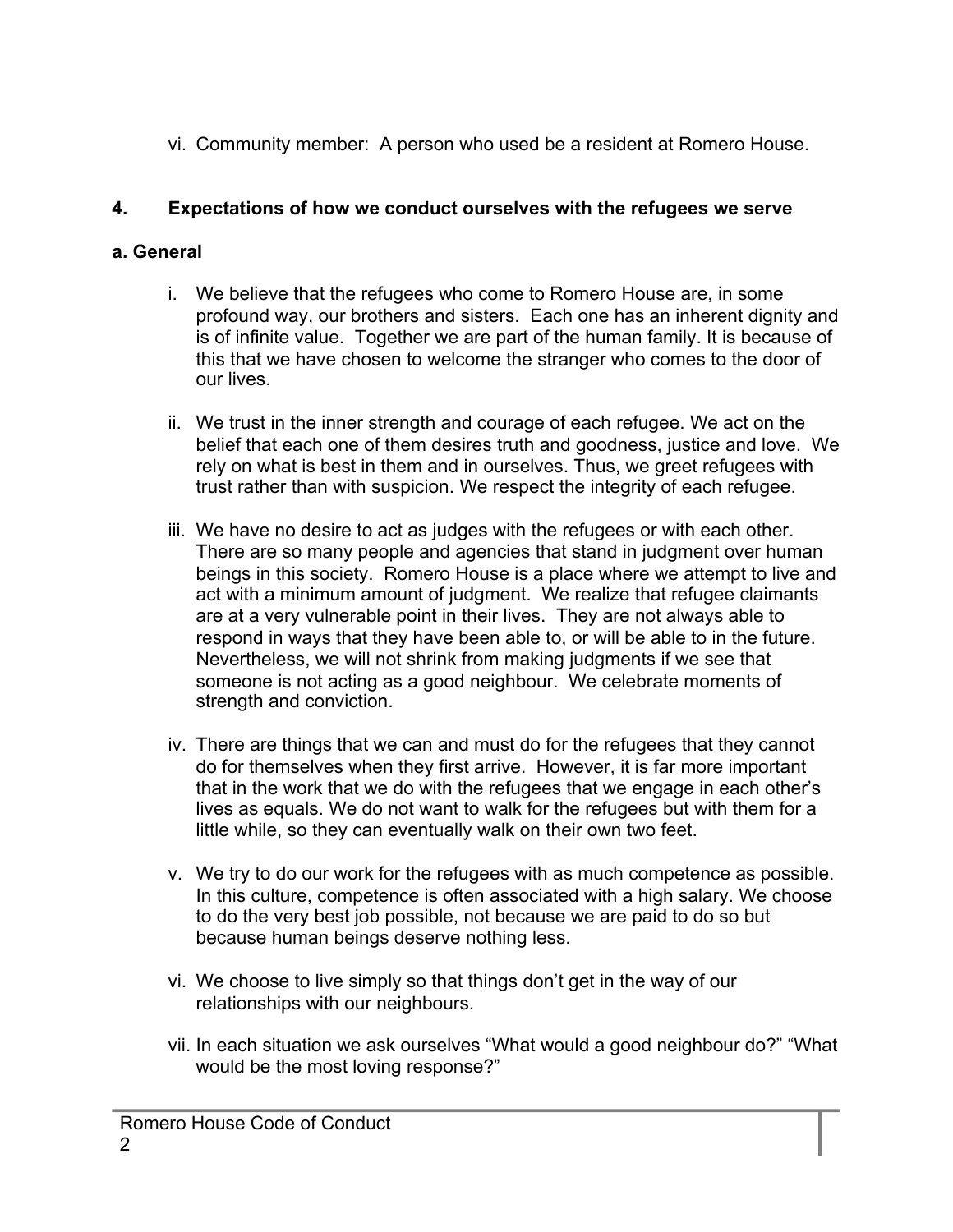# **5. Expectations of how we conduct ourselves**

#### **b. General**

- i. Staff, interns, volunteers and contractors at Romero House consciously try to work together as a team in order to ensure a consistency of approach. We also try to work responsibly as each of these parties is acting in the name of Romero House, during regular office hours, or at Romero House-related activities outside regular office hours. Legally and morally, the Board is responsible for everything that staff, interns, volunteers and contractors do (according to Supreme Court of Canada). The Board has entrusted its staff, interns, volunteers and contractors with a great deal of responsibility and they must honour this trust.
- ii. At the same time, we all have to do some things that we would rather not. It just has to be done and we all do our share of these tasks. Ask yourself if you can do the work before asking someone else to do it.
- iii. We must keep our work areas clean and pleasant. All must do their part in ensuring this.
- iv. We must maintain a personal appearance consistent with a constructive and positive work environment.
- v. We know that the work at Romero House is demanding and fatiguing, and we try not to judge one another in moments of weakness.
- vi. We must refrain from gossip or other forms of negative communication.
- vii. All initiatives suggested by staff, interns, volunteers, contractors are welcomed, but final decisions in important matters must rest with the Director and/or the Board, as it is they who must take responsibility for them. If staff, interns, volunteers or contractors are unsure about what to do in a situation, please ask for advice from the Director. This is not a sign of weakness but rather a sign of wisdom.
- viii.If something prevents staff, intern, volunteer, or contractor from coming to work, or following up with a commitment, use common courtesy by advising your superior and or your colleagues with anticipation if possible.
- ix. In each situation we ask ourselves "What would a good neighbour do?" "What would be the most loving response.

# **b. Confidentiality**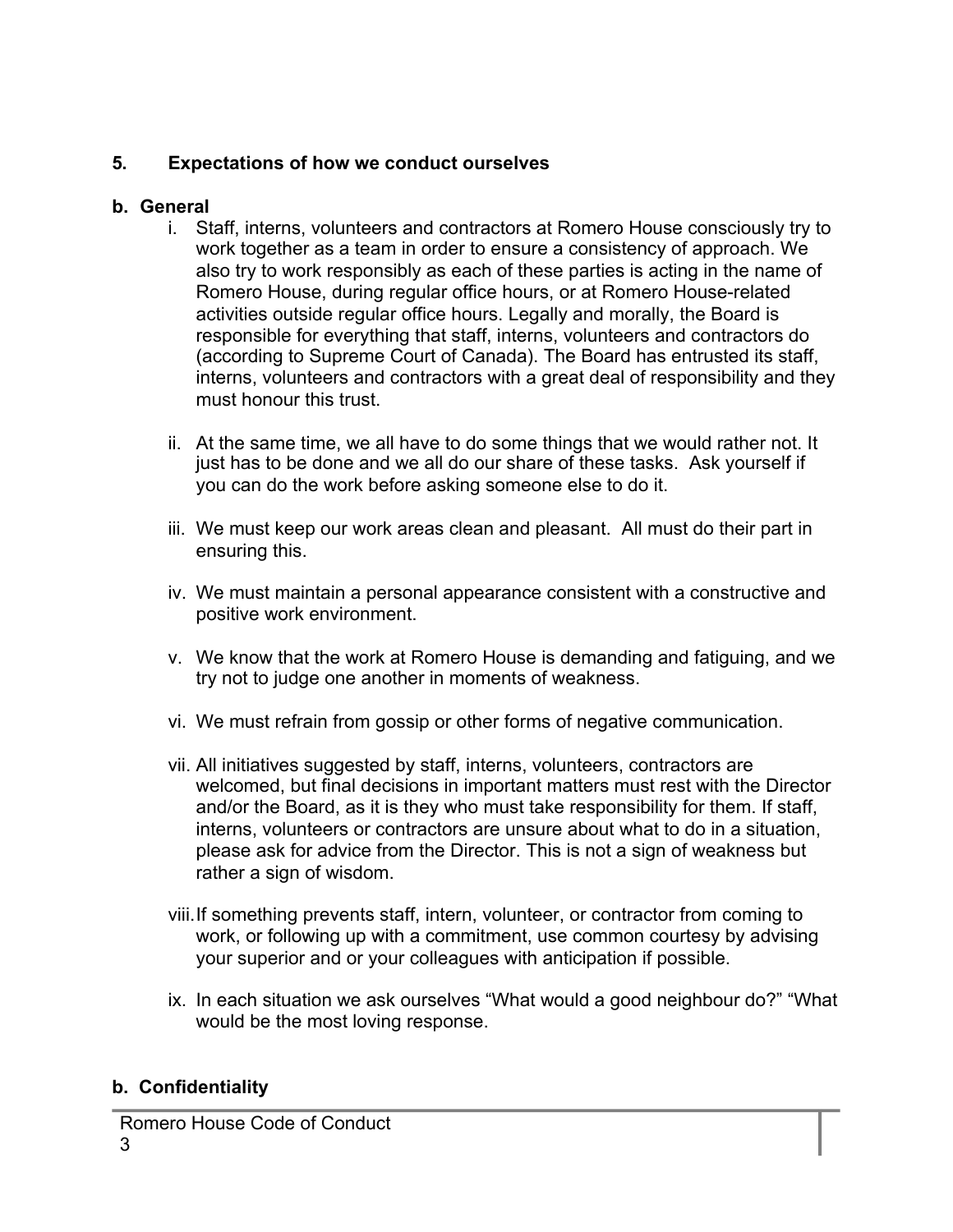We do not ask the refugees we serve to tell us about themselves except as is necessary in the refugee claimant process. We respect their right to tell us what they want to about their own past. They are under no obligation to trust us. Romero House is one place where they will not be forced to explain themselves. Nevertheless, we are ready to listen to whatever the refugees want to tell us. We will respect their confidence and their right to confidentiality.

All staff, interns, volunteers and contractors are required to sign a confidentiality agreement (required by Canadian law) in order to ensure the privacy of the people we serve. Over and above these legal requirements, we take it as our moral responsibility to respect the privacy of each person. So, for example, we discuss any personal matters on a "need to know" basis. We try to ensure all files are returned to the filing cabinet and we do not discuss the particulars of a refugee's situation with other residents or with those outside of the community.

"Confidential information" refers to information not in the public domain of which the staff, Intern, volunteer, contractor or board member becomes aware during the course of doing their work. Please see the Confidentiality and Privacy Policy for more on this.

#### **c. Non-Discrimination**

All Staff ,Interns, volunteers, contractors and board members shall know, understand, agree and enact the Non-discrimination practices of Romero House. This refers to any verbal, psychological, or physical intimidation, innuendo and actions based on a person's race, gender, sexual orientation, religion, ancestry, age, ability, and family status. Prohibition of this behaviour pertains to all interactions at Romero House – between staff, interns, volunteers, board members, contractors, residents, former residents, or other people Romero House serves or interacts with. Romero House as an organization does not tolerate this behaviour and municipal, provincial, and federal laws prohibit this behaviour.

In general, we will respect different religions, cultures and races at Romero House. Indeed, we want to celebrate the possibility of building a community that values differences. We want to include everyone in our universe of care and concern without demanding that they become "like us". We chose to live out the meaning of our religious beliefs with our actions more than our words.

# **d. Conflict of Interest**

All staff, interns, volunteers, contractors and board members must sign the conflict of interest declaration in the case of a conflict of interest.

It is the policy of the organization to prohibit its staff, interns, volunteers, contractors and board members from engaging in any activity, practice, or act which conflicts with, or appears to conflict with, the interest of the organization, its policies, or those it serves. Since it is impossible to describe all of the situations that may cause or give the appearance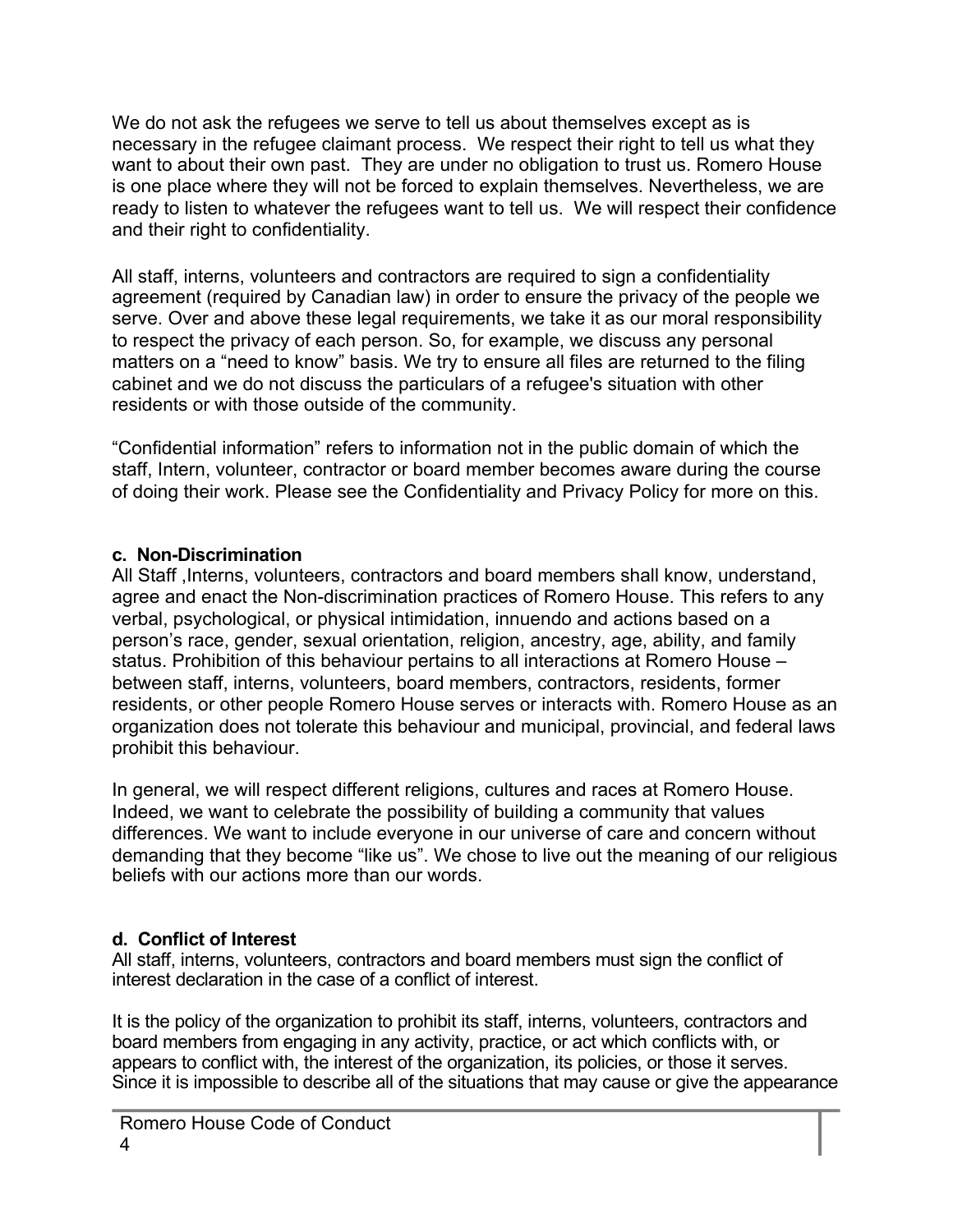of a conflict of interest, prohibitions are not intended to be exhaustive and only include some of the more clear examples (see Conflict of Interest Policy/Bylaw #2).

Staff, interns, volunteers, contractors and board members are expected to represent Romero House in a positive and ethical manner and have an obligation both to avoid conflicts of interest and to refer questions and concerns about potential conflicts to their proxy supervisor. Employment and volunteer commitments with Romero House is at the mutual consent of the organization, staff, interns, volunteers, contractors and board members; either party may terminate that relationship at any time with advanced notice (time to be measured in relation to the situation).

#### **e. Advertising**

Staff , Interns, volunteers, contractors and board members shall not engage in any advertising or business solicitation activities with respect to services that he/she knows or should know are false or misleading. "Advertising" encompasses all communications by whatever medium, including oral communications, which may directly or indirectly influence any person or organization to decide whether there is a need for professional services or to select a specific person or firm to perform such services.

#### **f. Computer Equipment, Email, Internet Access & Electronic Documents**

Computers in the downstairs office and in the Director's office are only for the use of interns, staff and designated contractors, as indicated by the Director. As there is confidential information on all of these computers, no exceptions can be made to this rule unless a staff, intern or designated contractor is working with the person. They should, instead, be directed towards the public computers on the first floor of the Centre. Office computers can be used for personal matters by interns but only outside of the regular office hours.

Romero House treats all information transmitted through or stored on its computer system and on any computer owned by Romero House, including e-mail messages and Internet communications, as the property of the organization. The information is not the private property of employees. In addition, the electronic information that is in the possession of employees at the office or at home must be returned to Romero House before staff, interns, volunteers, contractors, or board members cease their formal relationship with Romero House.

Staff, interns, volunteers, contractors and board members should avoid using work computers, phones, and/or internet access to view or disseminate material not related to work matters, or using such tools in a way that negatively affects one's abilities to carry out tasks and duties.

#### **g. Participation in Political Activities**

All Staff, Interns, volunteers, contractors and board members shall know, understand, agree to the City of TorontoPolicy on Political Activities as adopted by Romero House.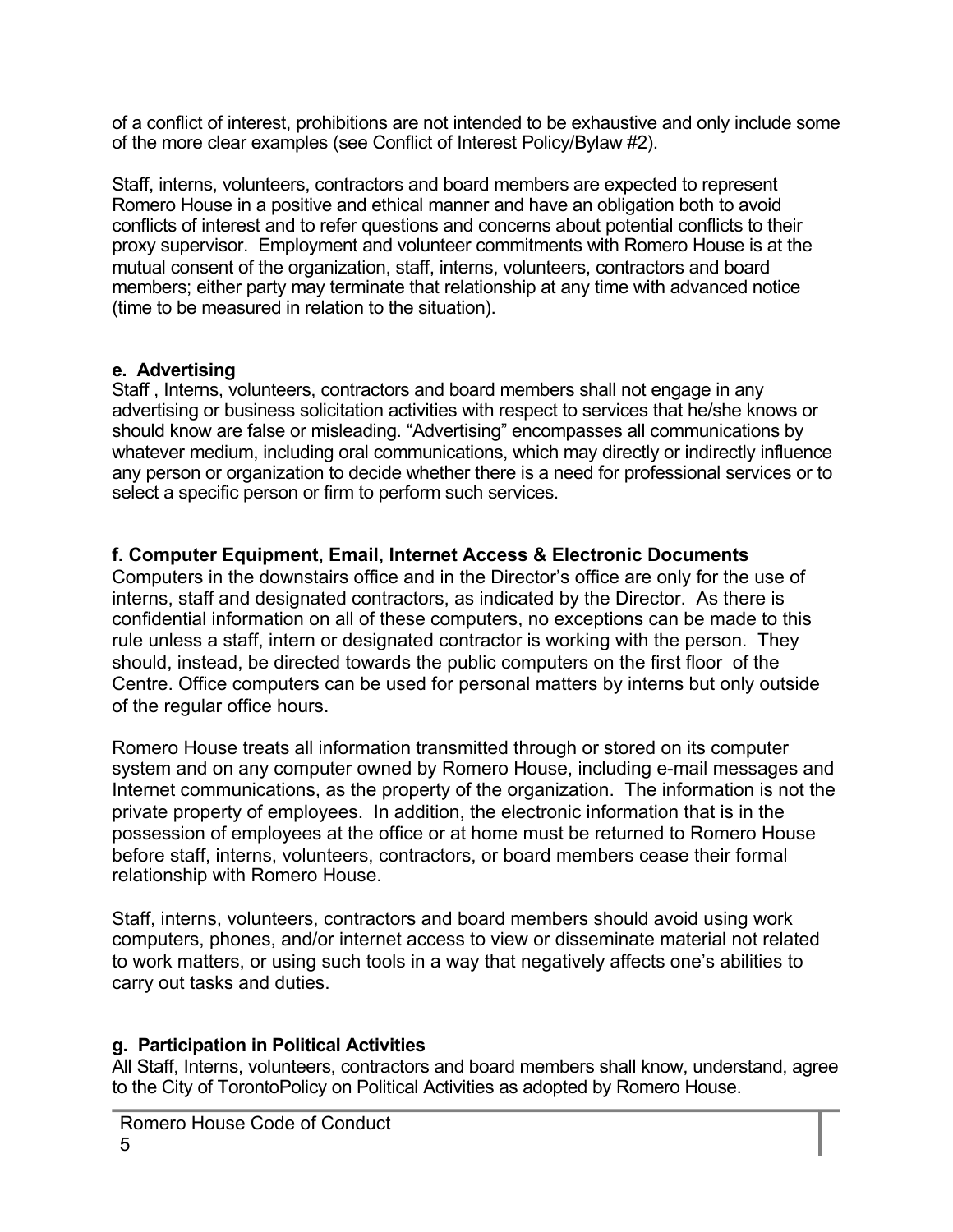#### **h. Prohibited Grounds**

Breach of any of the following by a board member, staff, intern, volunteer, or contractor may result in disciplinary action up to and including termination:

- i. using language which may be deemed to be abusive, demeaning, or derogatory to a resident, intern, staff, board member, volunteer, contractor or community member;
- ii. endangering the well being of a resident, intern, staff, board member, volunteer, contractor or community member;
- iii. abusing or destroying the property of a resident, intern, staff, board member, contractor or volunteer of Romero House;
- iv. smoking in prohibited places;
- v. coming to the office or a work function while under the influence of intoxicants (e.g. alcohol, marijuana, illicit drugs);
- vi. reporting to work in a truent or late fashion, or not giving proper advance notice whenever unable to work;
- vii. imposing a personal belief or standard upon a resident, intern, staff, board member, volunteer, contractor or community member;
- viii.engaging in a romantic or sexual relationship with a resident or other refugee currently receiving support from Romero House;
- ix. beginning and engaging in a romantic or sexual relationship with an intern while one participates in the internship program without discussing it with the Director;
- x. exploiting a professional relationship with a resident, intern, staff, board member, volunteer, contractor or community member for personal benefit, gain or gratification;
- xi. using or possessing supplies or equipment of Romero House, a resident, a volunteer, or a community member for personal use without appropriate approval.

#### **i. Compliance**

All staff, interns, volunteers, contractors and board member shall be knowledgeable about this Code of Conduct, be kept current with Code revisions and abide by its provisions.